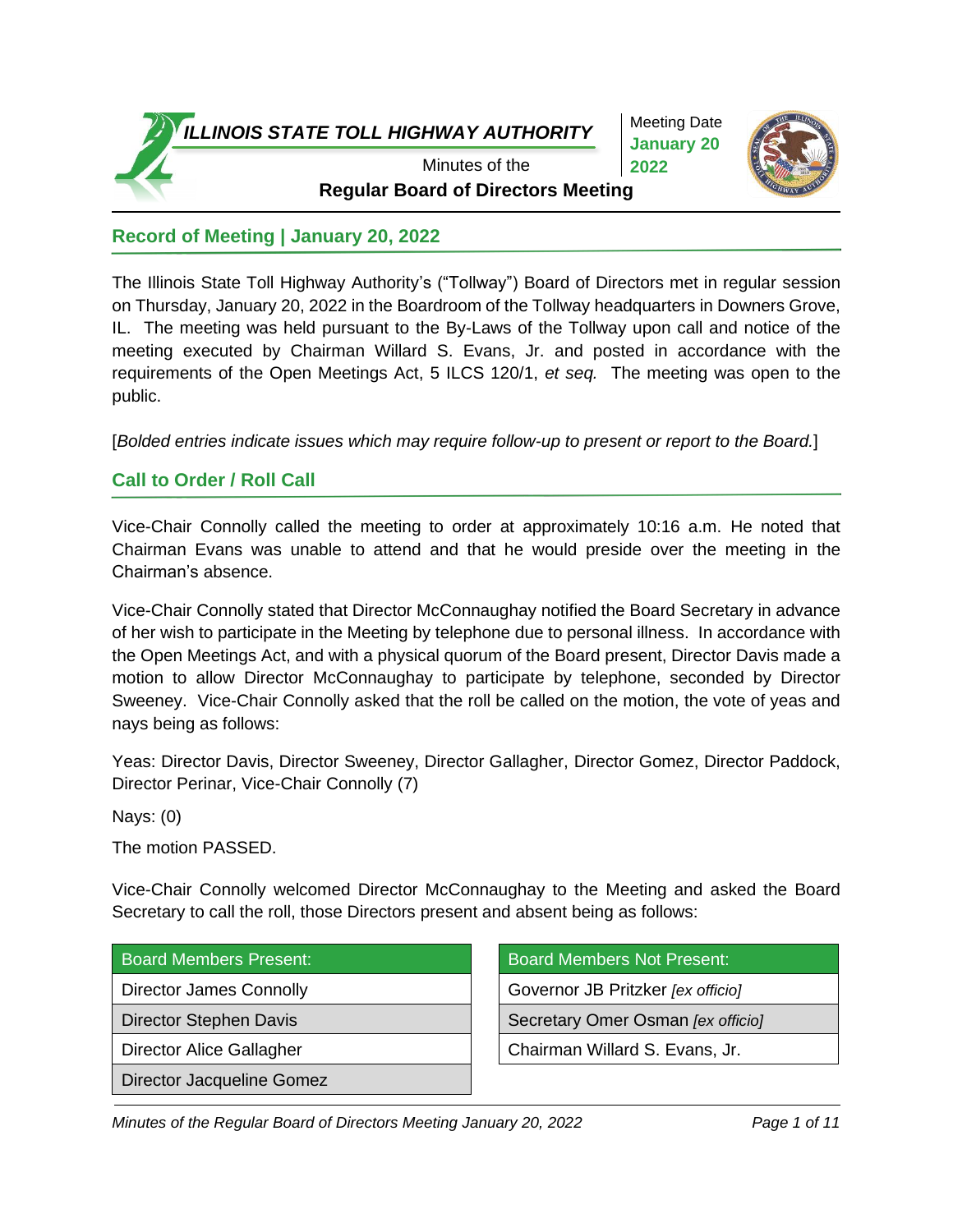Meeting Date **January 20 2022**



**Regular Board of Directors Meeting** Minutes of the

Director Karen McConnaughay *[by telephone]*

Director Scott Paddock

Director Gary Perinar

Director James Sweeney

The Board Secretary declared a quorum present.

Vice-Chair Connolly introduced Capt. Jason Bradley, Illinois State Police District 15, to provide a safety message.

#### **Safety Message**

Captain Bradley outlined the appropriate options for reporting incidents while traveling on the Tollway:

- Call \*999 for non-emergency incidents such as stranded or disabled vehicle
- Call 911 for emergencies requiring an immediate police, fire or EMS response

He reminded drivers to provide detailed information to the dispatcher and to pull over to the shoulder of the road, turn on emergency flashers, and if safe to do so, remain in the vehicle until assistance arrives.

Additionally, Captain Bradley stated that during inclement weather, motorists involved in a crash where no vehicles require a tow truck and no parties require immediate medical treatment, will be instructed to exchange information and report their crash over the telephone using the Illinois Tollway Traffic Accident Reporting Center (TARC).

Finally, Captain Bradley reminded drivers that Scott's Law requires them to slow down, and if possible, change lanes when approaching any disabled vehicle or any stopped emergency vehicle.

Vice-Chair Connolly thanked Captain Bradley for the Safety Message and expressed his appreciation for the contributions of District 15.

## **Public Comment**

Vice-Chair Connolly opened the floor for public comment. No public comment was offered.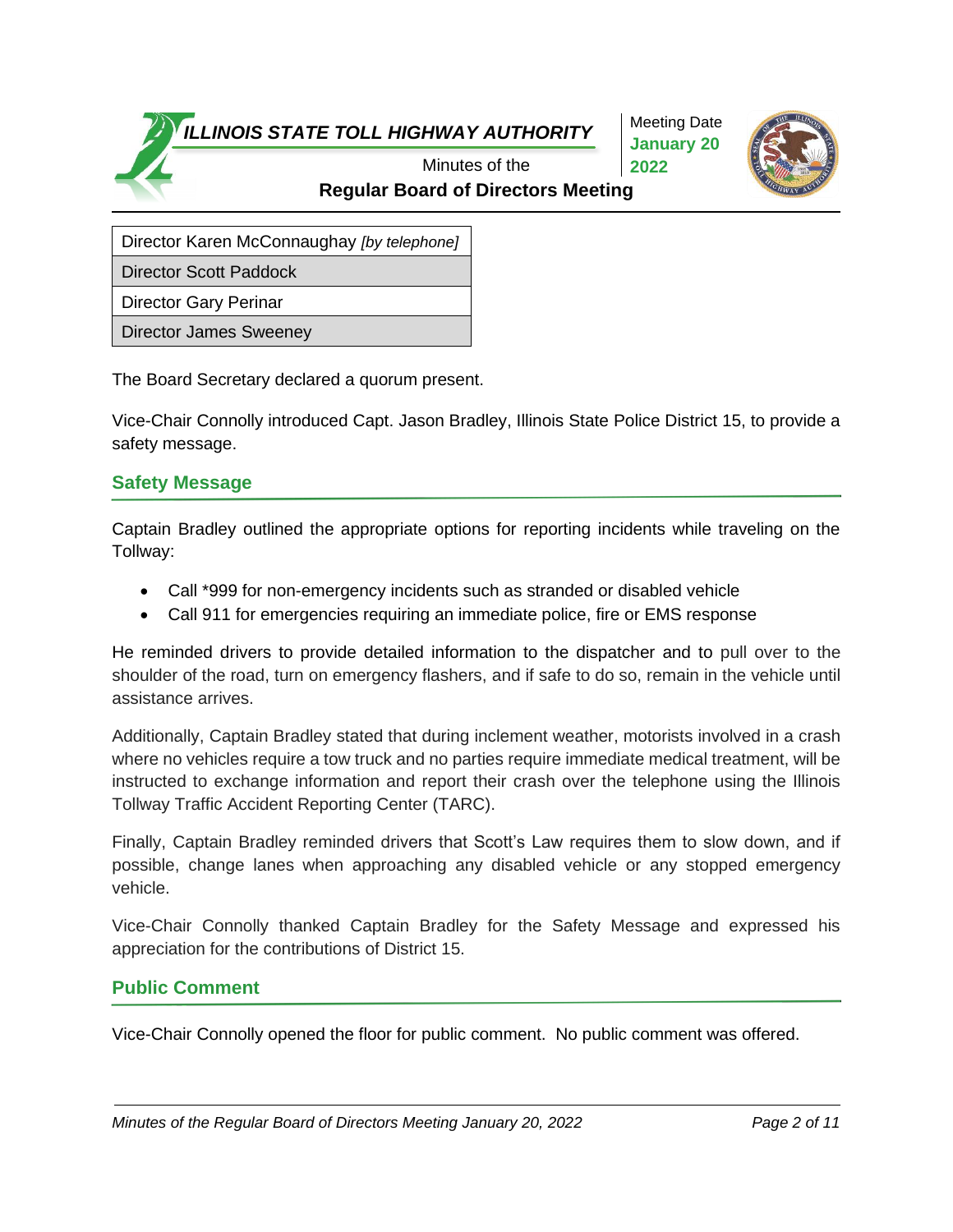

Meeting Date **January 20 2022**



**Regular Board of Directors Meeting** 

# **Chairman's Items**

*Item 1: Approval of the Minutes of the Regular Board of Directors Meeting held December 16, 2021.*

Vice-Chair Connolly entertained a motion to approve **Chairman's Item 1**, the Minutes of the regular Board of Directors meeting held on December 16, 2021, as presented. Director Gomez made a motion to approve the Minutes, seconded by Director Sweeney. Vice-Chair Connolly asked that the roll be called on the motion, the vote of yeas and nays being as follows:

Yeas: Director Gomez, Director Sweeney, Director Davis, Director Gallagher, Director McConnaughay, Director Paddock, Director Perinar, Vice-Chair Connolly (8)

Nays: (0)

The motion PASSED.

*Item 2: Approval of the Minutes of the Executive Session of the Board of Directors Meeting held November 18, 2021 and December 16, 2021.*

Vice-Chair Connolly stated that without objection, action on Chairman's Item 2, concerning the minutes of closed meetings, will be deferred until after consideration in the Executive Session.

*Item 3: Approval of Executive Session Minutes for Public Release.*

Vice-Chair Connolly stated that without objection, action on Chairman's Item 3, concerning the minutes of closed meetings, will be deferred until after consideration in the Executive Session.

#### *Item 4: Committee Reports*

Vice-Chair Connolly dispensed with committee reports, noting that all Directors were present for the committee meeting.

Having no further items, Vice-Chair Connolly turned the floor over to Executive Director José Alvarez.

## **Executive Director's Items**

Executive Director Alvarez identified some of the Tollway's 2021 accomplishments, including advancing critical changes which brought relief to customers by helping the agency mitigate the impact of COVID-19 on Tollway customers, the region and the state. Mr. Alvarez highlighted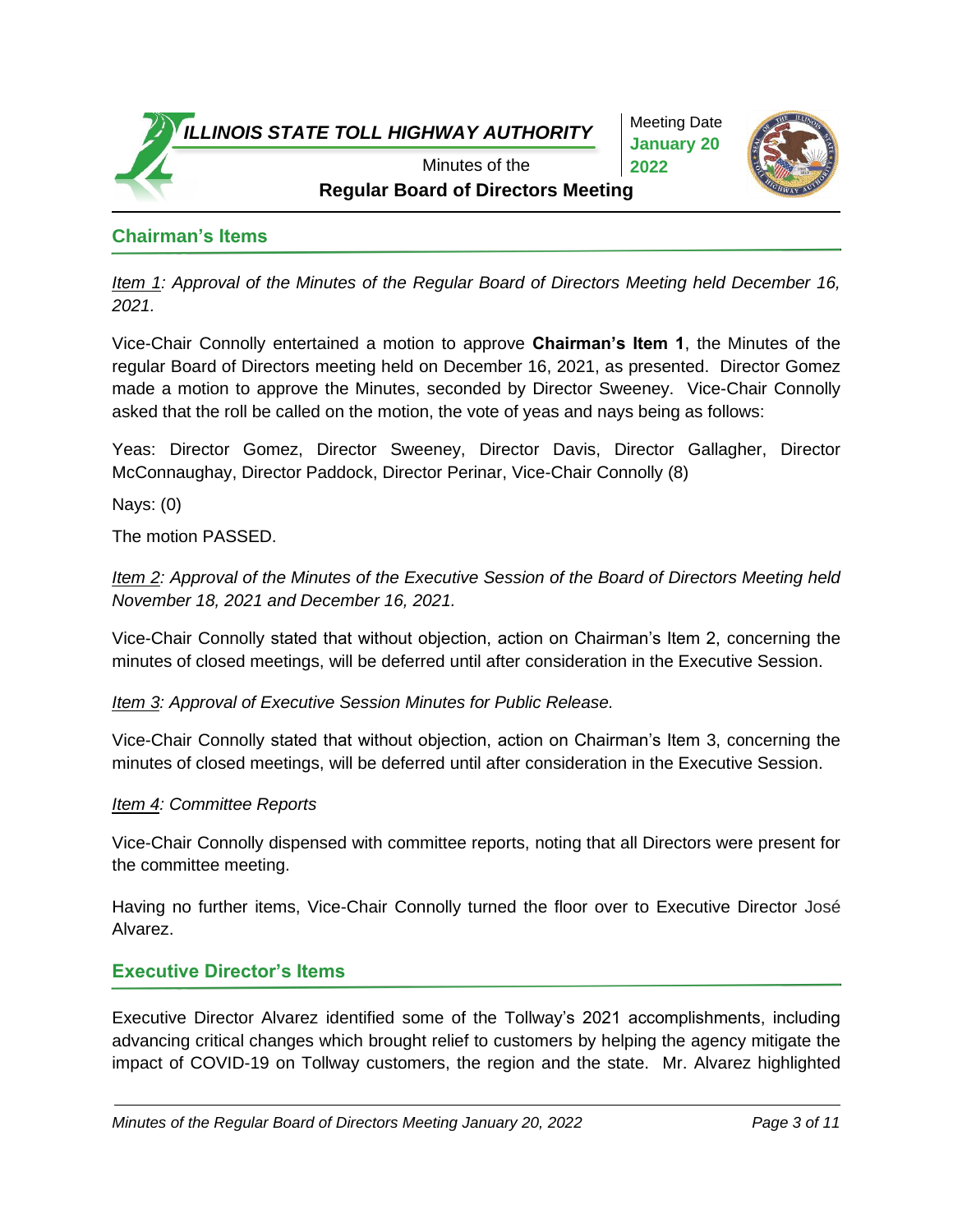Meeting Date **January 20 2022**



**Regular Board of Directors Meeting** Minutes of the

Tollway customer service achievements including the Pay-by-Plate program and the 24,000 customers assisted through emergency road-side services.

The Executive Director also noted that the agency recently completed the 10th year of the *Move Illinois* Program, emphasizing that over 80% of the previous year's contracts were unbundled, providing opportunities to small and diverse businesses. He highlighted that 165 new firms have enrolled in the Tollway's Small Business Initiative program.

Finally, Executive Director Alvarez recognized the Tollway for honors received, including the American Public Works Association 2021 Excellence in Snow and Ice Control Award, the national ACEC Engineering Excellence Honor Award for the Illinois Route 23 Interchange on the Jane Addams Memorial Tollway, the FHWA Build a Better Mousetrap Bold Steps Award for the Roadway Electric Training System, and the Engineering News-Record Regional Best Projects – Excellence in Safety Award of Merit for the Mile Long Bridge Project on the Tri-State Tollway.

Executive Director Alvarez, having no further items to report, returned the floor to Vice-Chair Connolly.

## **Items for Consideration**

## **Information Technology**

*Item 1: Award of Contract 21-0208 to Motorola Solutions, Inc. for the purchase of Motorola APX Radios, Parts and Accessories in an amount not to exceed \$350,215.38 (Order Against DoIT Master Contract).*

*Item 2: Award of Contract 21-0187 to SHI International Corp. for the purchase of Adobe Licensing, Maintenance and Support in an amount not to exceed \$123,273.03 (Cooperative Purchase).*

*Item 3: Award of Contract 20-0053RR to Atlas Stationers, Inc. for the purchase of Original Equipment Manufacturer Printer Cartridges in an amount not to exceed \$374,133.00 for an initial two-year term and a possible two-year renewal term in an amount not to exceed \$374,133.00 (Tollway Invitation for Bid – Small Business Set-Aside).*

Vice-Chair Connolly entertained a motion to consolidate for consideration and action Information Technology Items 1 thru 3. Director Gomez made a motion to consolidate these items, seconded by Director Sweeney. Vice-Chair Connolly asked that the roll be called on the motion, the vote of yeas and nays being as follows:

Yeas: Director Gomez, Director Sweeney, Director Davis, Director Gallagher, Director Gomez, Director McConnaughay, Director Paddock, Director Perinar, Vice-Chair Connolly (8)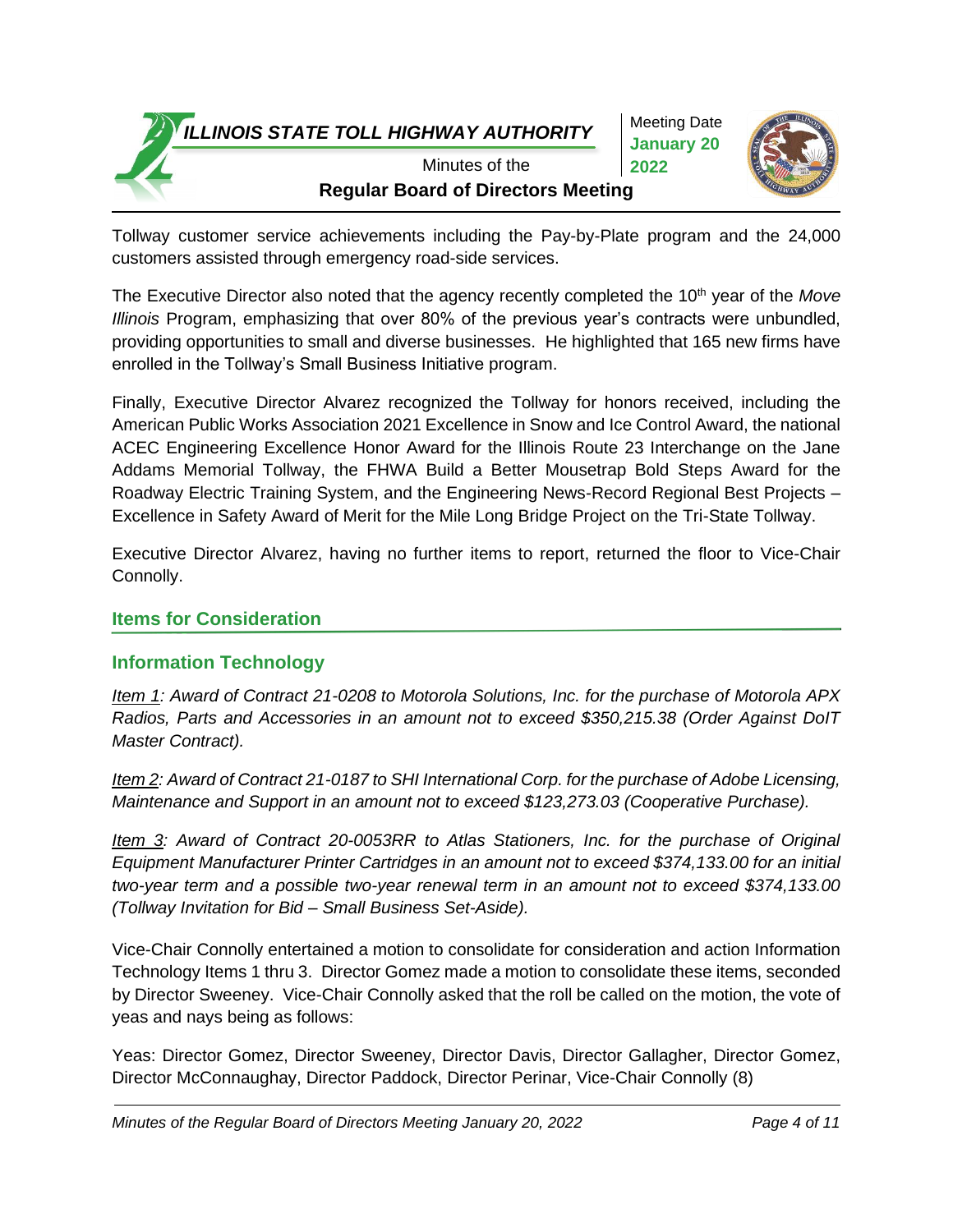Meeting Date **January 20 2022**



**Regular Board of Directors Meeting** Minutes of the

Nays: (0)

The motion PASSED.

The motion to consolidate these items having carried, Vice-Chair Connolly entertained a motion to approve **Information Technology Items 1 thru 3**. Director Gomez made a motion to approve these items, seconded by Director Sweeney. Vice-Chair Connolly asked that the roll be called on the motion, the vote of yeas and nays being as follows:

Yeas: Director Gomez, Director Sweeney, Director Davis, Director Gallagher, Director Gomez, Director McConnaughay, Director Paddock, Director Perinar, Vice-Chair Connolly (8)

Nays: (0)

The motion PASSED.

## **Facilities and Fleet Operations**

*Item 1: Award of Contract 21-0129R to Parkway Elevators, Inc. for the purchase of Elevator Maintenance, Inspection, Repair, and Full Hydraulic Pressure Testing Services in an amount not to exceed \$377,766.72 for an initial three-year term and a possible two-year renewal term in an amount not to exceed \$274,030.72 (Tollway Invitation for Bid).*

*Item 2: Award of Contract 21-0045RR to The Stone Group for the purchase of Boilers, Water Heaters, and Water Pumps Preventive Maintenance and Repair Services in an amount not to exceed \$234,990.00 for an initial three-year term and a possible two-year renewal term in an amount not to exceed \$162,565.00 (Tollway Invitation for Bid). [Recusal: Director Davis]*

*Item 3: Award of Contract 21-0152R to J. P. Simons & Co. for the purchase of Electrical Wire and Cable in an amount not to exceed \$188,815.00 (Tollway Invitation for Bid). [Recusal: Director Davis]*

*Item 4: Award of Contract 21-0218 to W.W. Grainger, Inc. for the purchase of Maintenance, Repair, and Operations Catalog Products in an amount not to exceed \$825,000.00 (Order Against CMS Master Contract). [Recusal: Director Davis]*

Vice-Chair Connolly stated that Director Davis indicated in advance his wish to recuse himself on Facilities and Fleet Operations Items 2, 3, and 4.

Vice-Chair Connolly entertained a motion to approve **Facilities and Fleet Operations Item 1.** Director Gomez made a motion to approve this item, seconded by Director Sweeney. Vice-Chair Connolly asked that the roll be called on the motion, the vote of yeas and nays being as follows: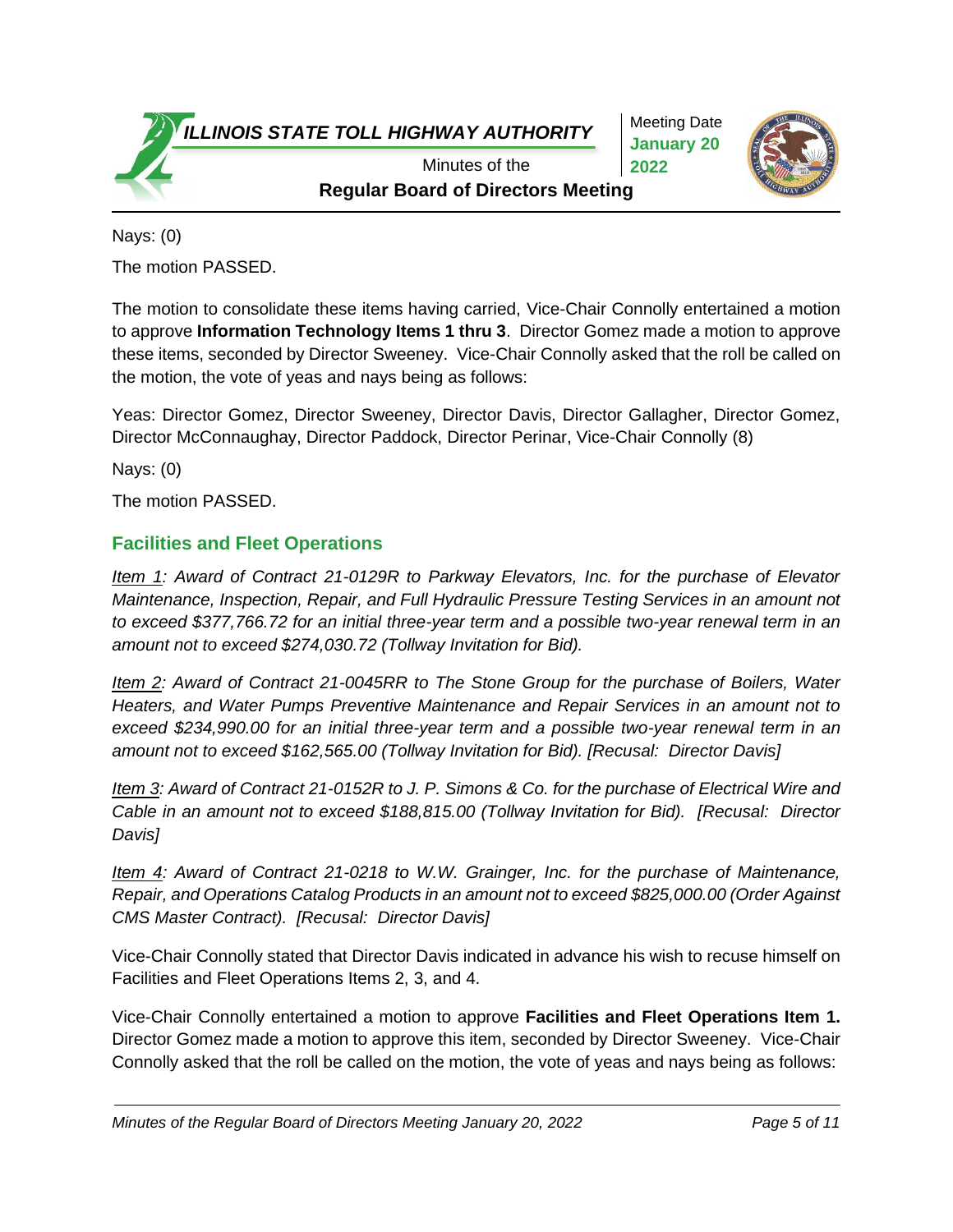Meeting Date **January 20 2022**



**Regular Board of Directors Meeting** Minutes of the

Yeas: Director Gomez, Director Sweeney, Director Davis, Director Gallagher, Director Gomez, Director McConnaughay, Director Paddock, Director Perinar, Vice-Chair Connolly (8)

Nays: (0)

The motion PASSED.

Vice-Chair Connolly entertained a motion to approve **Facilities and Fleet Operations Item 2.** Director Gomez made a motion to approve this item, seconded by Director Sweeney. Vice-Chair Connolly asked that the roll be called on the motion, the vote of yeas and nays being as follows:

Yeas: Director Gomez, Director Sweeney, Director Gallagher, Director Gomez, Director McConnaughay, Director Paddock, Director Perinar, Vice-Chair Connolly (7)

Nays: (0)

Recusals: Director Davis (1)

The motion PASSED.

Vice-Chair Connolly entertained a motion to approve **Facilities and Fleet Operations Item 3.** Director Gomez made a motion to approve this item, seconded by Director Sweeney. Vice-Chair Connolly asked that the roll be called on the motion, the vote of yeas and nays being as follows:

Yeas: Director Gomez, Director Sweeney, Director Gallagher, Director Gomez, Director McConnaughay, Director Paddock, Director Perinar, Vice-Chair Connolly (7)

Nays: (0)

Recusals: Director Davis (1)

The motion PASSED.

Vice-Chair Connolly entertained a motion to approve **Facilities and Fleet Operations Item 4.** Director Gomez made a motion to approve these items, seconded by Director Sweeney. Vice-Chair Connolly asked that the roll be called on the motion, the vote of yeas and nays being as follows:

Yeas: Director Gomez, Director Sweeney, Director Gallagher, Director Gomez, Director McConnaughay, Director Paddock, Director Perinar, Vice-Chair Connolly (7)

Nays: (0)

Recusals: Director Davis (1)

The motion PASSED.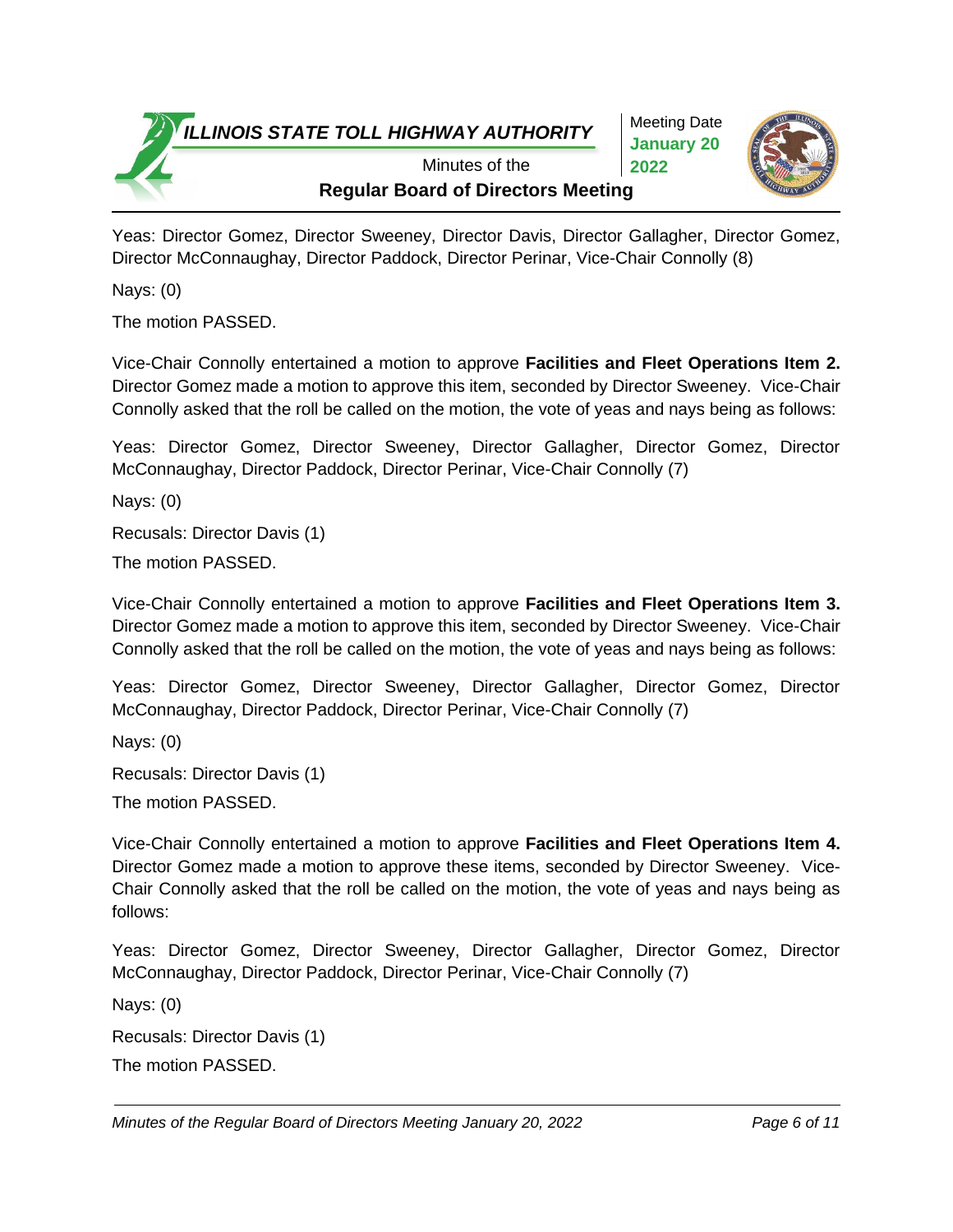Meeting Date **January 20 2022**



**Regular Board of Directors Meeting** Minutes of the

# **Engineering**

*Item 1: Award of Contract I-21-4597 to Enlight Contracting, Inc. for Water Main Construction at Mile Long Bridge on the Tri-State Tollway (I-294) from Mile Post 21.1 to Mile Post 21.9 in the amount of \$2,208,210.47.* 

*Item 2: Award of Contract RR-21-4821 to K-Five Construction Corporation for Pavement Repairs, Tri-State Tollway (I-294) between Mile Post 23.1 (I-55) and Mile Post 39.8 (Balmoral Avenue) and Systemwide, in the amount of \$5,506,755.81.*

*Item 3: Change Order / Extra Work Order on I-20-4518 to Walsh Construction Company II, LLC for Roadway Reconstruction and Widening on the Tri-State Tollway (I-294), Mile Post 19.3 (Plaza 39) to Mile Post 22.3 (75th Street), in the amount of \$524,326.78, increasing the Contract amount from \$71,790,855.42 to \$72,315,182.20. [Recusal: Director Davis]*

*Item 4: Award of Contract 21-0084RRR to K & S Tire Recycling, Inc. for the purchase of Scrap Tire and Rubber Debris Removal Services in an amount not to exceed \$187,200.00 for an initial four-year term and a possible four-year renewal term in an amount not to exceed \$192,960.00 (Tollway Invitation for Bid).*

*Item 5: Award of Contract 21-0070R to Cicero Mfg. & Supply Co., Inc. for the purchase of a Digital Plotter Cutter in an amount not to exceed \$173,421.55 (Tollway Invitation for Bid).*

Vice-Chair Connolly stated that Director Davis indicated in advance his wish to recuse himself on Engineering Item 3 and requested that this item be taken first.

Vice-Chair Connolly entertained a motion to approve **Engineering Item 3.** Director Gomez made a motion to approve this item, seconded by Director Sweeney. Vice-Chair Connolly asked that the roll be called on the motion, the vote of yeas and nays being as follows:

Yeas: Director Gomez, Director Sweeney, Director Gallagher, Director Gomez, Director McConnaughay, Director Paddock, Director Perinar, Vice-Chair Connolly (7)

Nays: (0)

Recusals: Director Davis (1)

The motion PASSED.

Vice-Chair Connolly entertained a motion to consolidate for consideration and action Engineering Items 1, 2, 4 and 5. Director Gomez made a motion to consolidate these items, seconded by Director Sweeney. Vice-Chair Connolly asked that the roll be called on the motion, the vote of yeas and nays being as follows: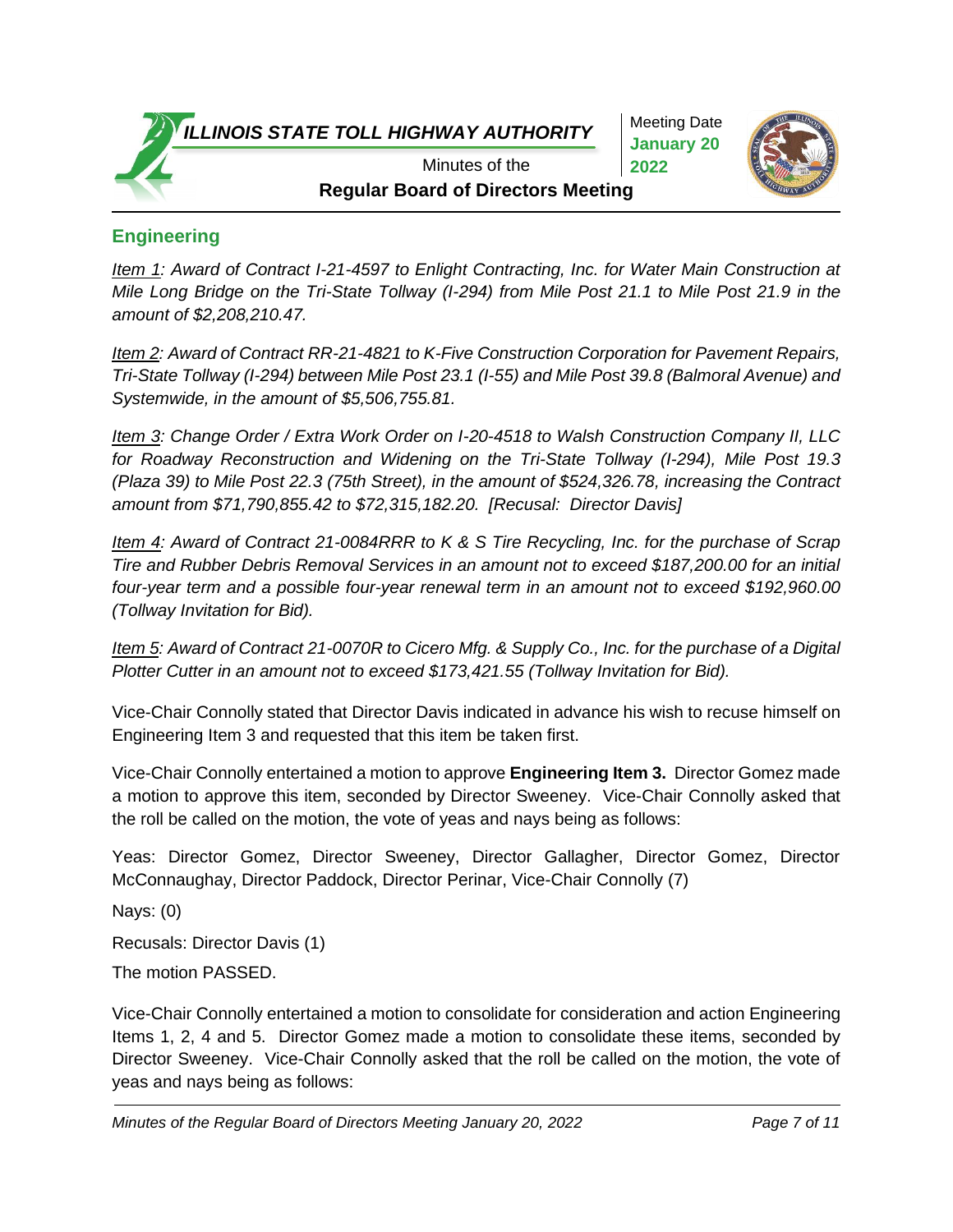Meeting Date **January 20 2022**



**Regular Board of Directors Meeting** Minutes of the

Yeas: Director Gomez, Director Sweeney, Director Davis, Director Gallagher, Director Gomez, Director McConnaughay, Director Paddock, Director Perinar, Vice-Chair Connolly (8)

Nays: (0)

The motion PASSED.

The motion to consolidate these items having carried, Vice-Chair Connolly entertained a motion to approve **Engineering Items 1, 2, 4 and 5.** Director Gomez made a motion to approve these items, seconded by Director Sweeney. Vice-Chair Connolly asked that the roll be called on the motion, the vote of yeas and nays being as follows:

Yeas: Director Gomez, Director Sweeney, Director Davis, Director Gallagher, Director Gomez, Director McConnaughay, Director Paddock, Director Perinar, Vice-Chair Connolly (8)

Nays: (0)

The motion PASSED.

## **Legal**

Vice-Chair Connolly stated that without objection, action on Legal Item 1 will be deferred until after consideration in Executive Session.

*Item 1: Amendment to Land Acquisition Resolution 22263 for the Central Tri -State Project (I-294) to add 14 parcels that may need to be acquired by condemnation. See ISTHA v. DiBenedetto. Cost to the Tollway: As discussed in Executive Session. [Recusal: Director Gallagher]*

## **Business Systems**

*Item 1: Amendment of Contract 18-0152R with Law Enforcement Systems, LLC for the purchase of Non-Illinois License Plate Registration Retrieval Services in an amount not to exceed \$2,600.000.00 (Tollway Request for Proposal).*

*Item 2: Approval of Extension of Amnesty Program.*

Vice-Chair Connolly entertained a motion to approve **Business Systems Item 1**. Director Gomez made a motion to approve this item, seconded by Director Sweeney. Vice-Chair Connolly asked that the roll be called on the motion, the vote of yeas and nays being as follows:

Yeas: Director Gomez, Director Sweeney, Director Davis, Director Gallagher, Director Gomez, Director McConnaughay, Director Paddock, Director Perinar, Vice-Chair Connolly (8)

Nays: (0)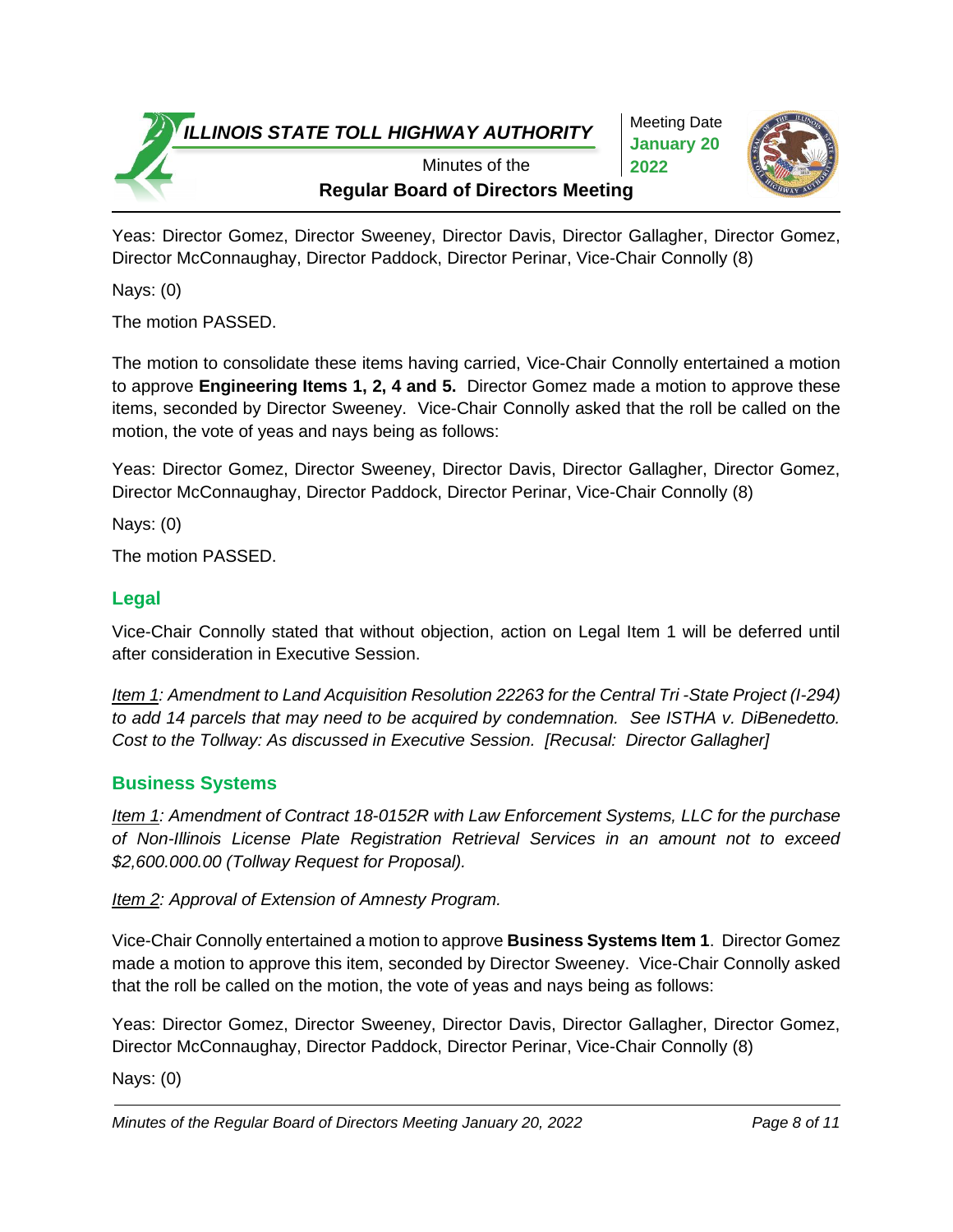Meeting Date **January 20 2022**



**Regular Board of Directors Meeting** Minutes of the

The motion PASSED.

Vice-Chair Connolly entertained a motion to approve **Business Systems Item 2**. Director Gomez made a motion to approve this item, seconded by Director Sweeney. Vice-Chair Connolly asked that the roll be called on the motion, the vote of yeas and nays being as follows:

Yeas: Director Gomez, Director Sweeney, Director Davis, Director Gallagher, Director Gomez, Director McConnaughay, Director Paddock, Director Perinar, Vice-Chair Connolly (8)

Nays: (0)

The motion PASSED.

#### **Executive Session**

Vice-Chair Connolly called for a motion to enter into Executive Session pursuant to exceptions provided in *Sections 2(c)1, 11, 21 and 29 of the Open Meetings Act, 5 ILCS 120/2(c)1, 11, 21 and 29* to consider Tollway matters related to personnel, pending or probable litigation, the minutes of closed meetings and internal audit controls. Director McConnaughay made a motion, pursuant to the sections specified, to enter Executive Session, seconded by Director Sweeney. Vice-Chair Connolly asked that the roll be called on the motion, the vote of yeas and nays being as follows:

Yeas: Director Gomez, Director Sweeney, Director Davis, Director Gallagher, Director Gomez, Director McConnaughay, Director Paddock, Director Perinar, Vice-Chair Connolly (8)

Nays: (0)

The motion PASSED.

At approximately 11:41 a.m., the Board entered into Executive Session.

## **Return from Executive Session and Action** (if any)

|  | <b>Board Members Present:</b> |
|--|-------------------------------|
|  |                               |
|  |                               |

Director Jacqueline Gomez

Director Karen McConnaughay *[by phone]*

Board Members Not Present:

Director James Connolly Governor JB Pritzker *[ex officio]*

Director Stephen Davis **Secretary Omer Osman** *[ex officio]* 

Director Alice Gallagher **Chairman Willard S. Evans, Jr.**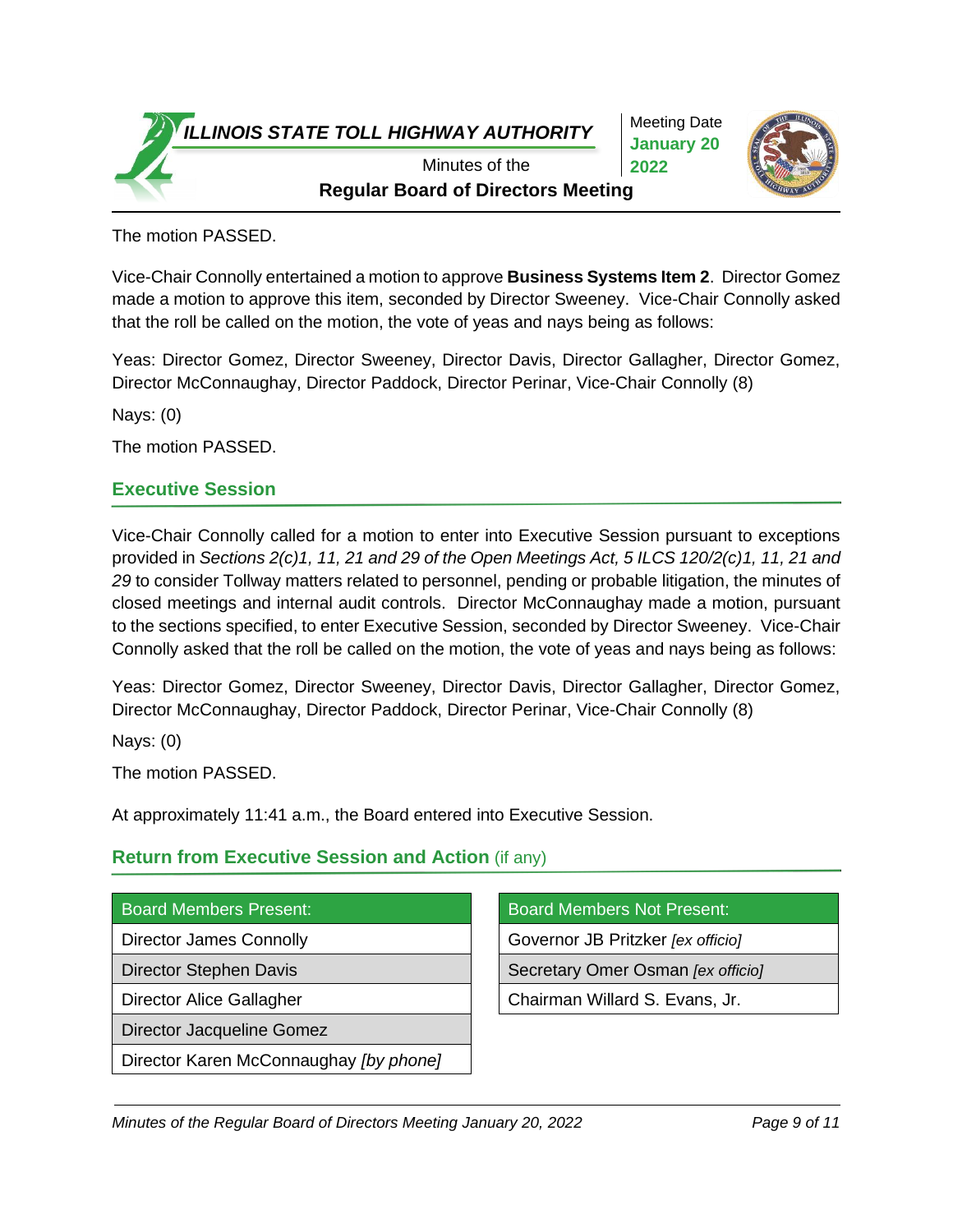Meeting Date **January 20 2022**



**Regular Board of Directors Meeting** Minutes of the

Director Scott Paddock

Director Gary Perinar

Director James Sweeney

At approximately 1:10 p.m., the Board re-entered the public session of the Meeting.

*Chair's Item 2: Approval of the Minutes of the Executive Session of the Board of Directors Meetings held November 18, 2021 and December 16, 2021.*

Vice-Chair Connolly entertained a motion to approve **Chair's Item 2**, as presented. Director Gomez made a motion to approve the Minutes, seconded by Director Sweeney. Vice-Chair Connolly asked that the roll be called on the motion, the vote of yeas and nays being as follows:

Yeas: Director Gomez, Director Sweeney, Director Davis, Director Gallagher, Director Gomez, Director McConnaughay, Director Paddock, Director Perinar, Vice-Chair Connolly (8)

Nays: (0)

The motion PASSED.

*Chair's Item 3: Approval of Executive Session Minutes for Public Release.*

Vice-Chair Connolly entertained a motion to approve **Chair's Item 3**, as presented. Director Gomez made a motion to approve this item, seconded by Director Sweeney. Vice-Chair Connolly asked that the roll be called on the motion, the vote of yeas and nays being as follows:

Yeas: Director Gomez, Director Sweeney, Director Davis, Director Gallagher, Director Gomez, Director McConnaughay, Director Paddock, Director Perinar, Vice-Chair Connolly (8)

Nays: (0)

The motion PASSED.

*Legal Item 1: Amendment to Land Acquisition Resolution 22263 for the Central Tri -State Project (I-294) to add 14 parcels that may need to be acquired by condemnation. See ISTHA v. DiBenedetto. Cost to the Tollway: As discussed in Executive Session. [Recusal: Director Gallagher]*

Vice-Chair Connolly entertained a motion to approve **Legal Item 1**, as presented. Director Gomez made a motion to approve this item, seconded by Director Sweeney. Vice-Chair Connolly asked that the roll be called on the motion, the vote of yeas and nays being as follows: